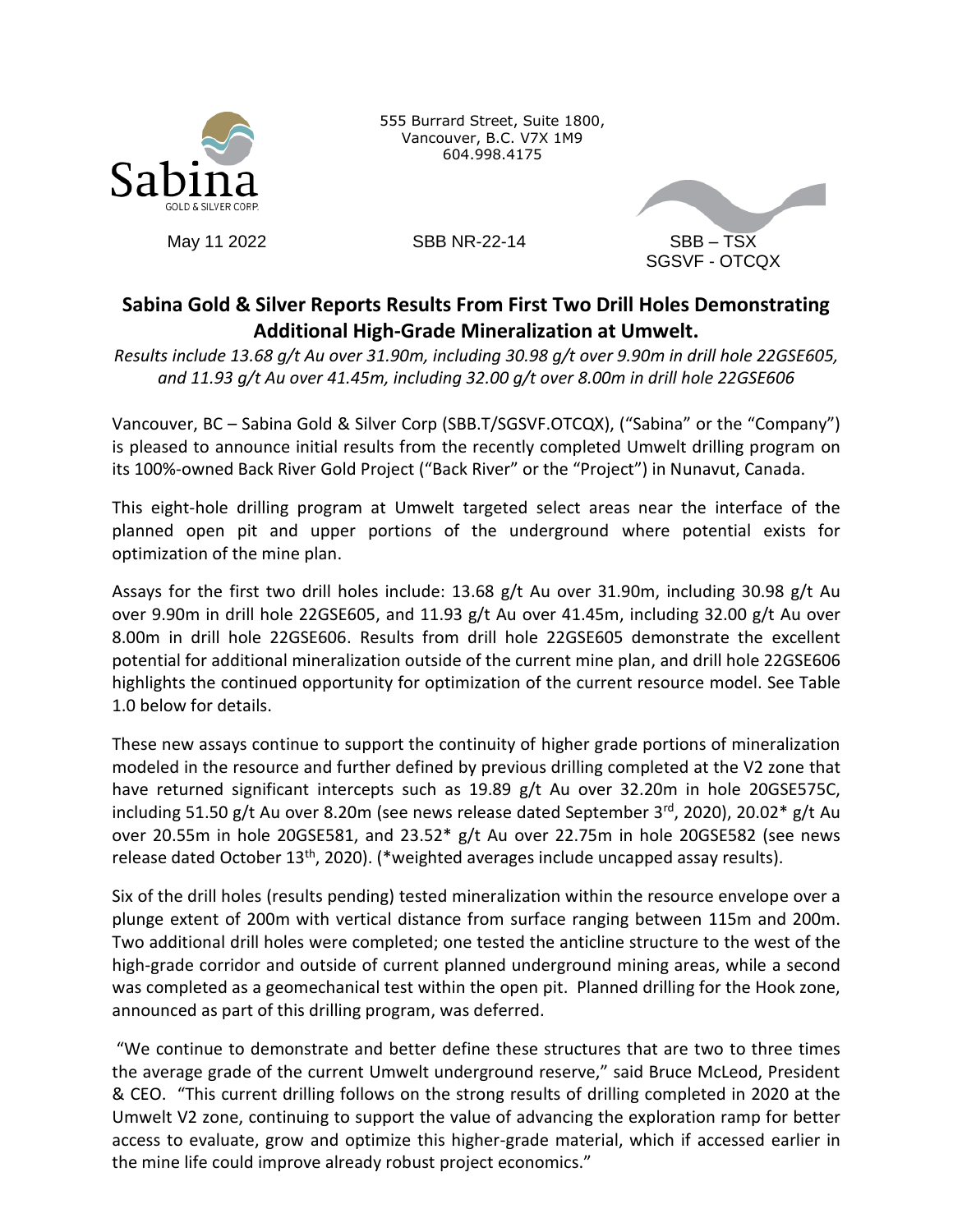

*Figure 1.0: Stylized 60m wide inclined section of the short limb of the fold sequence, at the Umwelt Deposit, with the two drill holes in this release, and select intercepts from the 2020 V2 drilling.* 

|--|

| Hole ID  | Area      | Azimuth/<br><b>Dip</b> | <b>Easting</b><br><b>UTM</b> | <b>Northing</b><br><b>UTM</b> | Hole<br>Depth<br>(m) | From<br>(m) | To<br>(m) | Length<br>(m) | Au<br>(g/t) | Lithology      |
|----------|-----------|------------------------|------------------------------|-------------------------------|----------------------|-------------|-----------|---------------|-------------|----------------|
| 22GSE605 | <b>UM</b> | $233/-49$              | 429958                       | 7270918                       | 203                  | 160.80      | 192.70    | 31.90         | 13.68       | Iron Formation |
| incl.    |           |                        |                              |                               |                      | 176.20      | 186.10    | 9.90          | 30.98       | Iron Formation |
| incl.    |           |                        |                              |                               |                      | 179.00      | 179.70    | 0.70          | 67.00       | Iron Formation |
| incl.    |           |                        |                              |                               |                      | 180.75      | 181.80    | 1.05          | 87.00       | Iron Formation |
| 22GSE606 | <b>UM</b> | 230/-48                | 430051                       | 7270887                       | 287                  | 216.85      | 258.30    | 41.45         | 11.93       | Iron Formation |
| incl.    |           |                        |                              |                               |                      | 222.35      | 223.30    | 0.95          | 88.00       | Iron Formation |
| and      |           |                        |                              |                               |                      | 236.90      | 237.60    | 0.70          | 27.70       | Iron Formation |
| and      |           |                        |                              |                               |                      | 239.00      | 247.00    | 8.00          | 32.00       | Iron Formation |
| incl.    |           |                        |                              |                               |                      | 240.00      | 241.05    | 1.05          | 99.50       | Iron Formation |

\* Drill widths reported. True widths are unknown at this time.

\*\*See Table 2.0 for the full listing of all significant intervals for these diamond drill holes.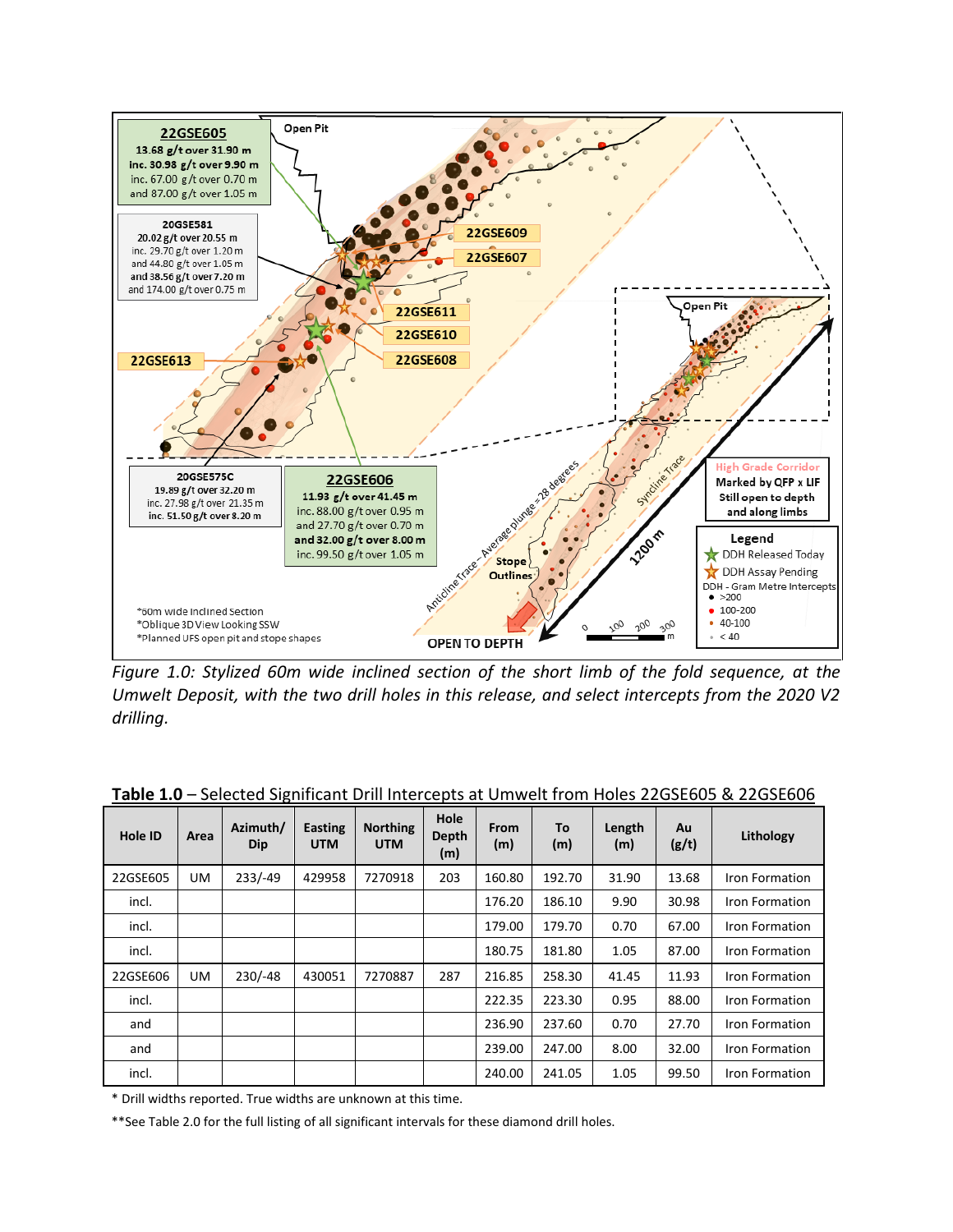## *Umwelt Underground and High-Grade Corridor Drilling*

Sabina's focus on the Umwelt deposit with drilling, core review, detailed modelling and structural interpretation over the last six years has yielded strong exploration and optimization opportunities, both at the deposit, and across the Goose Property. Geological learnings have driven positive resource growth and optimization at the Umwelt, Llama and Goose Main deposits, and generated exploration opportunities resulting in the discovery of the Nuvuyak resource and evolution of the Hook zone towards future growth as a possible new resource.

Results from drilling in 2022 will better inform portions of the higher-grade gold continuity and assist with design adjustments and potential optimizations of the pit wall and crown pillar design. A set of six drill holes targeted the intersection of the Quartz Feldspar Porphyry with the Lower Iron Formation within the short limb of the antiform/synform system; a plunging structure with significant width, of particularly high-grade gold mineralization (see Figure 1.0). Understanding and supporting mineralization continuity down plunge through this zone is important for forward planning and expansion, since the deposit is open along limbs and at depth.

Drill hole 22GSE605, targeting the intrusion of a Quartz Feldspar Porphyry Dyke through the Lower Iron Formation, intersected over 30m of mineralized iron formation, with a 10m interval of particularly robust mineralization characterized by heavily disseminated arsenopyrite, disseminated to semi-massive pyrrhotite, and several occurrences of visible gold. This interval corresponds with assays that returned 30.98 g/t Au over 9.90m, within a larger scale zone of strong gold mineralization. This intercept is situated immediately below the current planned open pit, and 10 m up-dip of the planned stopes, in the permanent crown pillar; an area not currently included in the estimated Reserves.

Drill hole 22GSE606, located approximately 100m down plunge of 22GSE605, targeted the intrusion of a Quartz Feldspar Porphyry Dyke through the Lower Iron Formation, within the current planned underground workings, to further test the continuity of the high-grade V2 gold zone. Much like hole 22GSE605, the drill hole intersected over 40m of well mineralized iron formation, with an 8.0m interval of particularly robust mineralization characterized by heavily disseminated arsenopyrite, disseminated to semi-massive pyrrhotite, and several occurrences of visible gold.

True width of the mineralized iron formation in both drill holes is closely represented by the intersections presented in Table 1.0, as drilling is nearly perpendicular to the short limb of the antiform/synform set.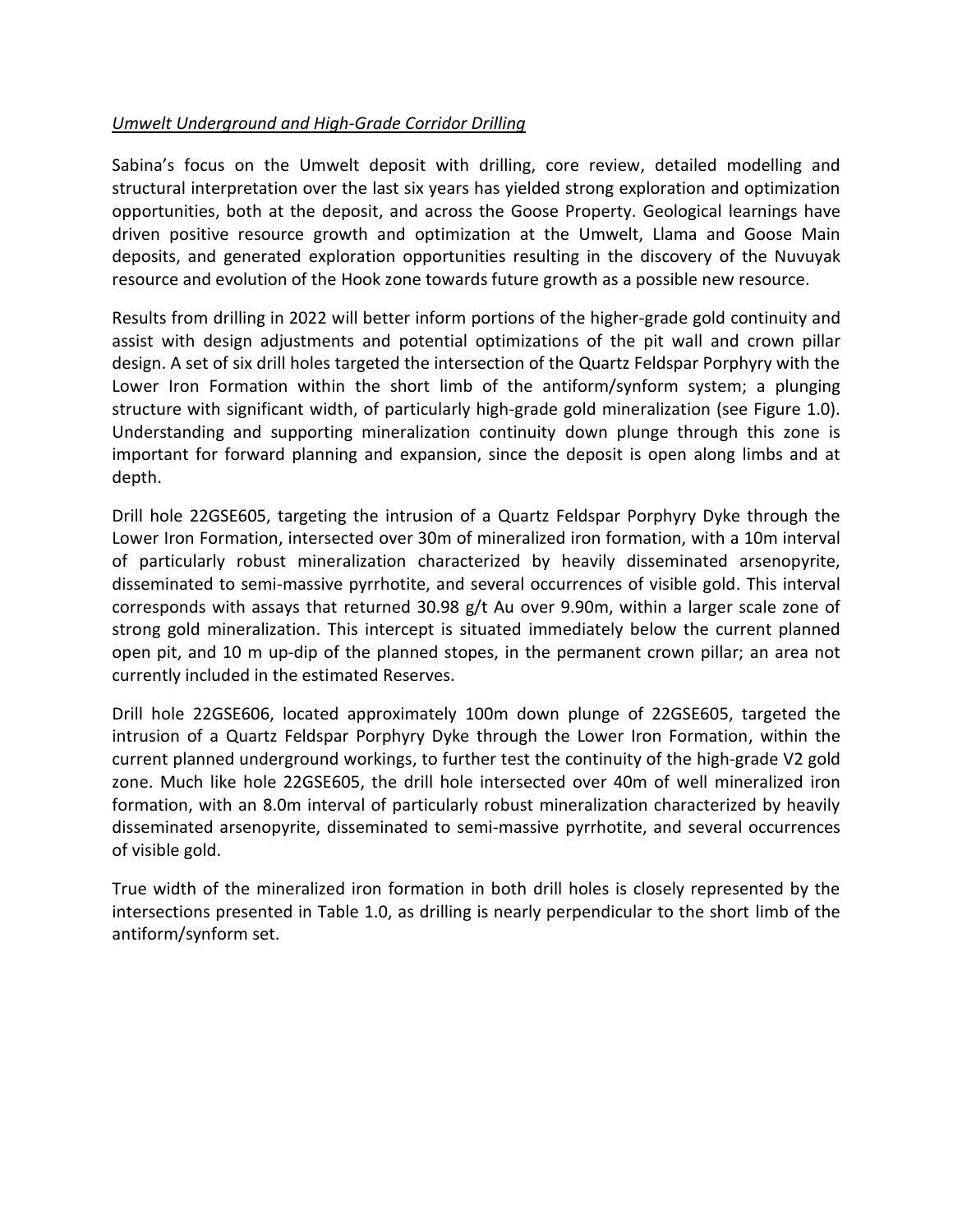

*Figure 2.0: Goose Property plan map showing 2022 drilling, targeting the Umwelt Deposit.*

| <b>Hole ID</b> | Area | Azimuth/<br>Dip | <b>Easting</b><br><b>UTM</b> | <b>Northing</b><br><b>UTM</b> | Hole<br>Depth<br>(m) | From<br>(m)           | To<br>(m) | Length<br>(m) | Au<br>(g/t) | Lithology                     |  |
|----------------|------|-----------------|------------------------------|-------------------------------|----------------------|-----------------------|-----------|---------------|-------------|-------------------------------|--|
| 22GSE605       | UM.  | $233/-49$       | 429958                       | 7270918                       | 203                  | 13.60                 | 14.20     | 0.60          | 1.89        | Iron Formation                |  |
|                |      |                 |                              |                               |                      | 160.80                | 192.70    | 31.90         | 13.68       | Iron Formation                |  |
| incl.          |      |                 |                              |                               |                      | 176.20                | 186.10    | 9.90          | 30.98       | Iron Formation                |  |
| incl.          |      |                 |                              |                               |                      | 179.00                | 179.70    | 0.70          | 67.00       | Iron Formation                |  |
| incl.          |      |                 |                              |                               |                      | 180.75                | 181.80    | 1.05          | 87.00       | Iron Formation                |  |
| 22GSE606       | UM   | 230/-48         | 430051                       | 7270887                       | 287                  | 69.90                 | 71.15     | 1.25          | 1.16        | Iron Formation                |  |
|                |      |                 |                              |                               |                      | <b>Assays Pending</b> |           |               |             |                               |  |
|                |      |                 |                              |                               |                      | 199.45                | 200.95    | 1.50          | 9.05        | Iron Formation /<br>Greywacke |  |
|                |      |                 |                              |                               |                      | 202.40                | 203.00    | 0.60          | 1.71        | Iron Formation                |  |
|                |      |                 |                              |                               |                      | 216.85                | 258.30    | 41.45         | 11.93       | Iron Formation                |  |
| incl.          |      |                 |                              |                               |                      | 222.35                | 223.30    | 0.95          | 88.00       | Iron Formation                |  |
| and            |      |                 |                              |                               |                      | 236.90                | 237.60    | 0.70          | 27.70       | Iron Formation                |  |

**Table 2.0** –Significant Drill Intercepts at Umwelt from Holes 22GSE605 & 22GSE606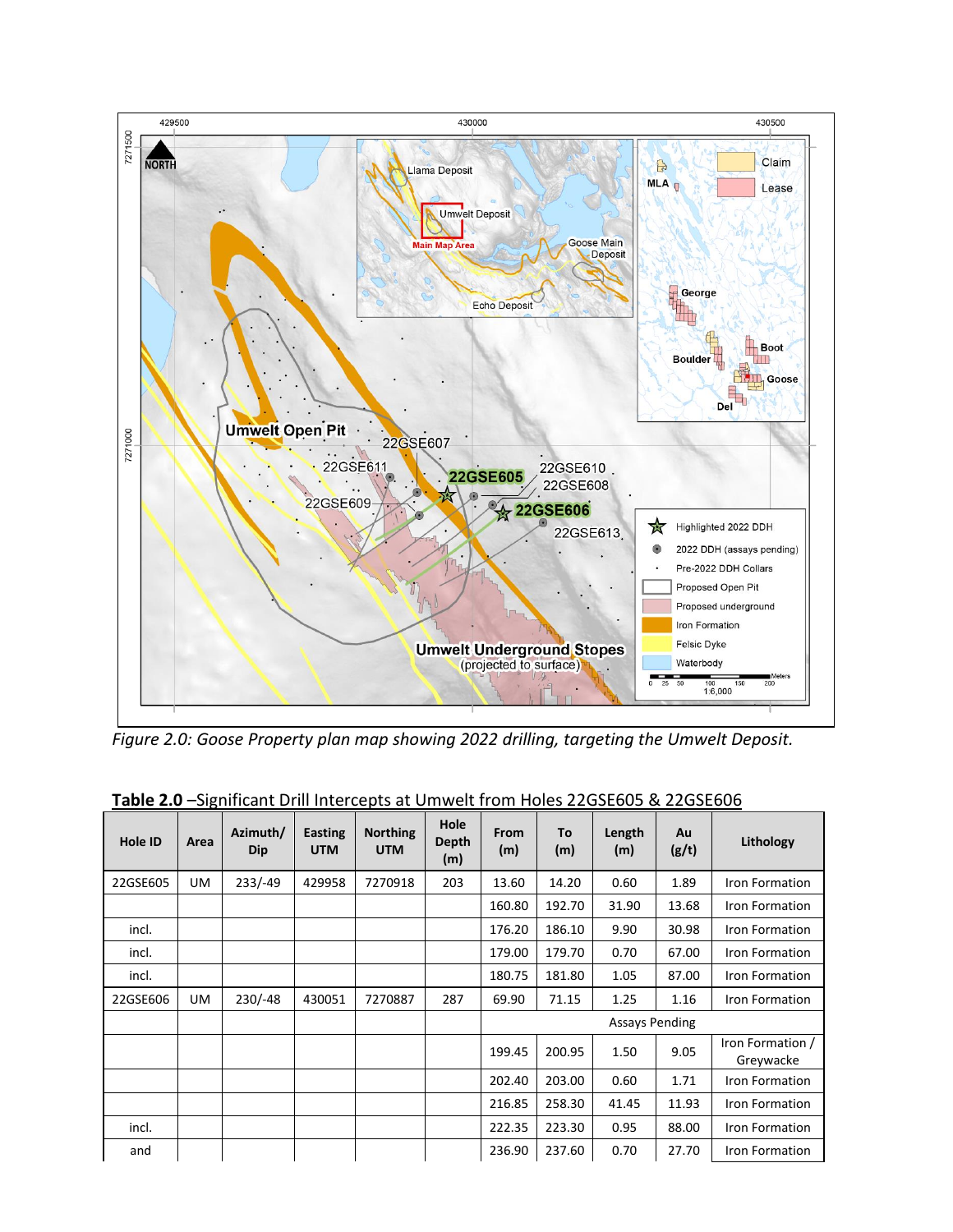| and   |  |  | 239.00 | 247.00 | 8.00 | 32.00 | Iron Formation        |
|-------|--|--|--------|--------|------|-------|-----------------------|
| incl. |  |  | 240.00 | 241.05 | 1.05 | 99.50 | <b>Iron Formation</b> |
|       |  |  | 282.30 | 282.80 | 0.50 | 73.50 | Quartz Vein           |

\* Drill widths reported. True widths are unknown at this time.

## *Qualified Person*

Nicole Lasanen P.Geo, Technical Services Manager for the Company, is a Qualified Person as defined by NI 43-101 as pertaining to the Back River Project, and has reviewed, verified and approved the technical contents of this news release.

All drill core samples selected within the exploration program are subject to a company standard of internal quality control and quality assurance programs which include the insertion of certified reference materials, blank materials and duplicates analysis. All samples are sent to ALS Global laboratories locations in Yellowknife, Northwest Territories and Vancouver, British Columbia where they are processed for gold analysis by 50 gram fire assay with finish by a combination of atomic absorption and gravimetric methods. Additionally, analysis by screen metallic processes is performed on select samples. ALS Global quality systems conform to requirements of ISO/IEC Standard 17025 guidelines and meets assay requirements outlined for NI 43-101.

#### **SABINA GOLD & SILVER CORP**

Sabina Gold & Silver Corp. is an emerging gold mining company that owns 100% of the district scale, advanced, high grade Back River Gold District in Nunavut, Canada.

Sabina filed an Updated Feasibility Study (the "UFS") on its first mine on the district, the Goose Mine, which presents a project that will produce ~223,000 ounces of gold a year (first five years average of 287,000 ounces a year with peak production of 312,000 ounces in year three) for  $\textdegree{}$ 15 years with a rapid payback of 2.3 years, with a post-tax IRR of  $\textdegree{}$ 28% and NPV5% of C\$1.1B at a gold price of \$1,600 USD. See "National Instrument (NI) 43-101 Technical Report – 2021 Updated Feasibility Study for the Goose Project at the Back River Gold District, Nunavut, Canada" dated March 3, 2021.

The Project has received all major permits and authorizations for construction and operations.

The Company has arranged a comprehensive project financing package comprised of:

- A US\$425 million senior secured debt facility, gold prepay and stream package with Orion Mine Finance and Wheaton Precious Metals Corp.; and
- US\$221 million in equity including Zhaojin's participation.

The Company is also very committed to its Inuit stakeholders, with Inuit employment and opportunities a focus. The Company has signed a 20-year renewable land use agreement with the Kitikmeot Inuit Association and has committed to various sustainability initiatives under the agreement.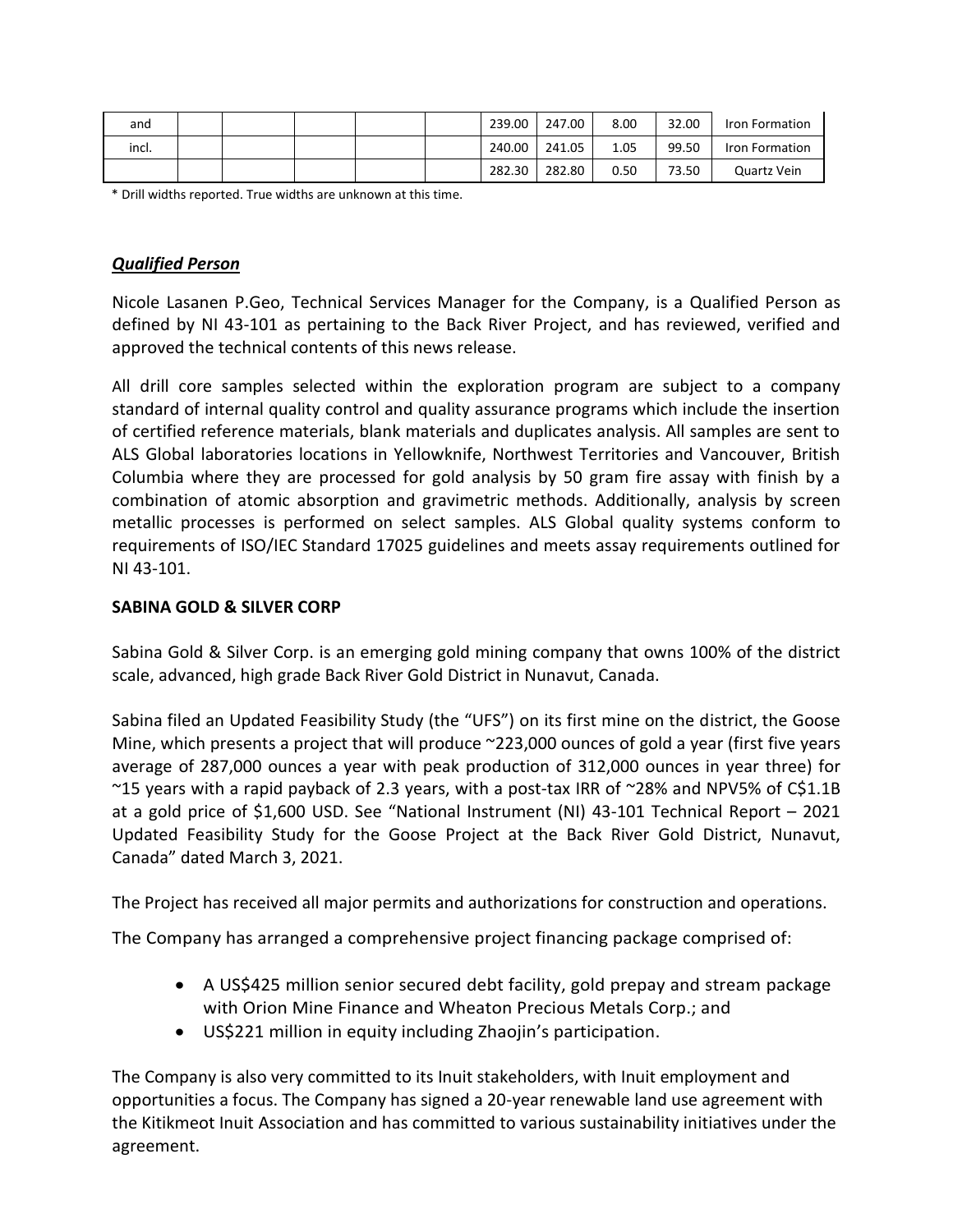The Company continues to advance exploration and project optimization, including advancing the planned plant expansion to 4,000 tpd from Year two to initial startup.

All news releases and further information can be found on the Company's website at [www.sabinagoldsilver.com](http://www.sabinagoldsilver.com/) or on SEDAR at [www.sedar.com.](http://www.sedar.com/) All technical reports have been filed on [www.sedar.com](http://www.sedar.com/)

For further information please contact:

Nicole Hoeller, Vice-President, Communications: **1 888 648-4218 [nhoeller@sabinagoldsilver.com](mailto:nhoeller@sabinagoldsilver.com)**

#### **Forward Looking Information**

*This news release contains "forward-looking information" within the meaning of applicable securities laws (the "forward-looking statements"), including, but not limited to, statements related to the expected use of proceeds of the Offering and the projections and assumptions of the results of the UFS. These forward-looking statements are made as of the date of this news release. Readers are cautioned not to place undue reliance on forward-looking statements, as there can be no assurance that the future circumstances, outcomes or results anticipated in or implied by such forward-looking statements will occur or that plans, intentions or expectations upon which the forward-looking statements are based will occur. While we have based these forward-looking statements on our expectations about future events as at the date that such statements were prepared, the statements are not a guarantee that such future events will occur and are subject to risks, uncertainties, assumptions and other factors which could cause events or outcomes to differ materially from those expressed or implied by such forward-looking statements. Such factors and assumptions include, among others, the uncertainty of production, development plans and costs estimates for the Back River Gold Project; discrepancies between actual and estimated mineral reserves and mineral resources, between actual and estimated development and operating costs; the interpretation of drill, metallurgical testing and other exploration results; the ability of the Company to retain its key management employees and skilled and experienced personnel; exploration, development and mining risks and the inherently dangerous nature of the mining industry, and the risk of inadequate insurance or inability to obtain insurance to cover these risks and other risks and uncertainties; property and mineral title risks including defective title to mineral claims or property; the effects of general economic conditions, commodity prices, changing foreign exchange rates and actions by government and regulatory authorities; and misjudgments in the course of preparing forward-looking statements. In addition, there are known and unknown risk factors which could cause our actual results, performance or achievements to differ materially from any future results, performance or achievements expressed or implied by the forward-looking statements. Known risk factors include risks associated with exploration and project development; the need for additional financing; the calculation of mineral resources and reserves; operational risks associated with mining and mineral processing; fluctuations in metal prices; title matters; government regulation; obtaining and renewing necessary licenses and permits; environmental liability and insurance; reliance on key personnel; the potential for conflicts of interest among certain of our officers or directors; the absence of dividends; currency fluctuations; labour disputes; competition; dilution; the volatility of the our common share price and volume; future sales of shares by existing shareholders; and other risks and uncertainties, including those relating to the Back River Project and general risks associated with the mineral exploration and development industry described in our Annual Information Form, financial statements and MD&A for the fiscal period ended December 31, 2021 filed with the Canadian Securities Administrators and available at www.sedar.com. Although we have attempted to identify important factors that could cause actual actions, events or results to differ materially from those described in forward-looking statements, there may be other factors that cause actions, events or results not to be as anticipated, estimated or intended. There can be no assurance that forward-looking statements will prove to be accurate, as actual results and future events could differ materially from those anticipated in such statements. Accordingly, readers should not place undue reliance on forward-*